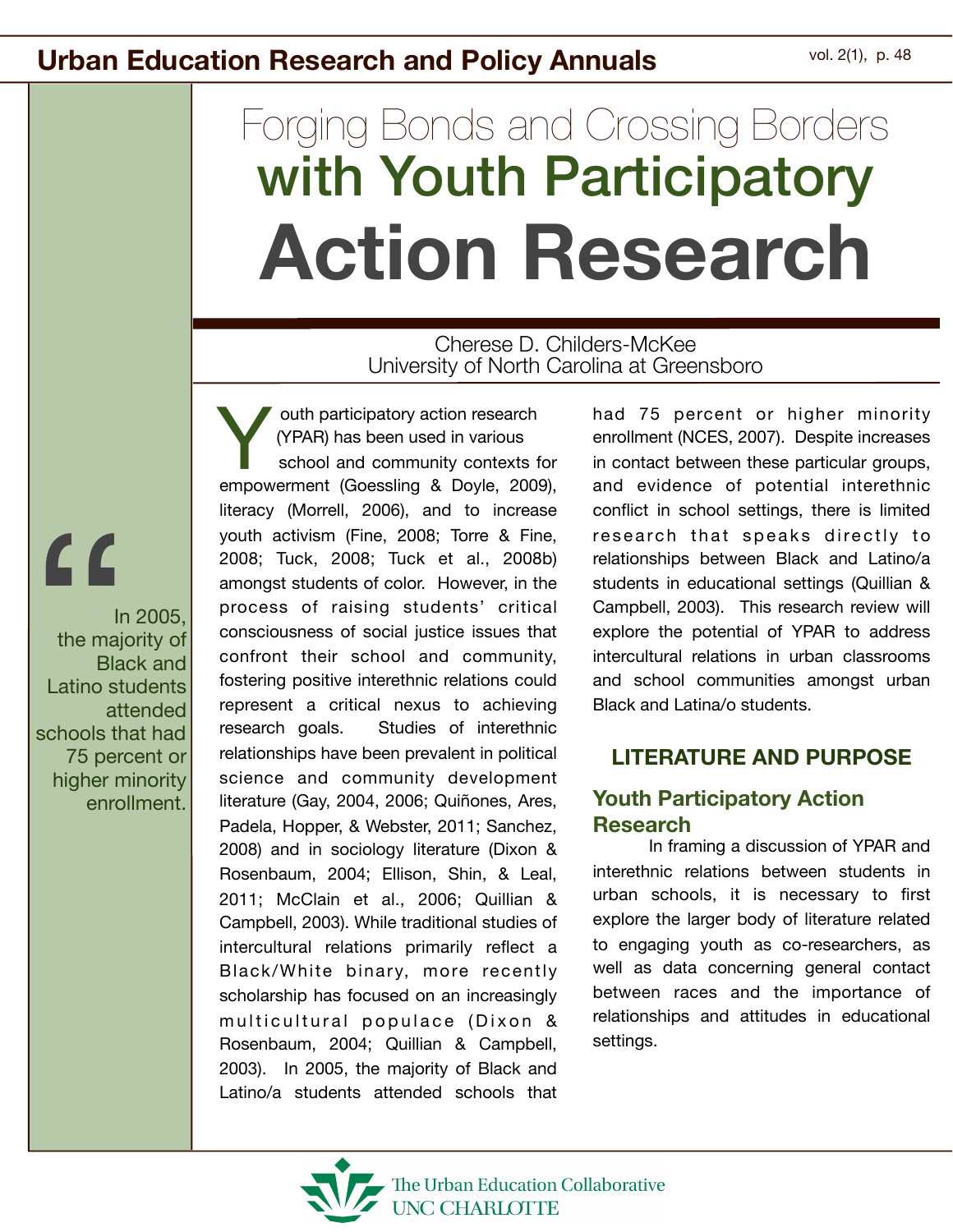YPAR's focus on engaging students to "investigate their own realities" (Rahman, 2008, p. 49) in ways that are nonhierarchical, enlightening, and empowering (Berg, 2004) while conducting critical analysis of the specific contexts of their schools and communities (Cammarota & Romero, 2009; Freire, 1970) for the purpose of social justice makes it an appropriate vehicle through which to theorize building stronger relationships and communities in urban schools. The ideology behind YPAR borrows from critical theory, critical race theory, and critical pedagogical traditions in challenging dominant narratives and engaging in praxis (Kincheloe & McLaren, 2010). McIntyre (2000) outlines three major components of participatory action research (PAR): "(1) the collective investigation of a problem, (2) the reliance on indigenous knowledge to better understand that problem, and (3) the desire to take individual and/or collective action to deal with the stated problem" (p. 128). Although YPAR may not represent a panacea for the complex issues faced by urban schools, it holds potential for empowerment and transformation (Stovall, 2005). YPAR provides a framework through which youth as researchers may raise their critical consciousness (Freire, 1970) of issues confronting their schools and communities, and work for change in ways that are critical and collaborative. "

**YPAR provides a framework through which youth as researchers may raise their critical consciousness of issues confronting their schools and communities, and work for change in ways that are critical and collaborative.** 

#### **Interethnic Relations in Urban Schools**

Evidence of tension and strained relations between Blacks and Latino/os has been documented in both community settings (McClain et al., 2006;

Sanchez, 2008) as well as schools (Quillian & Campbell, 2003). Multiple contributing factors have been posed including economic strain and competition for limited resources (Gay, 2004, 2006; Ellison, Shin, & Leal, 2011) and difficulty in transitioning to a collective other mentality or feeling a sense of commonality and linked fate (Quiñones, Ares, Padela, Hopper, & Webster, 2011; Sanchez, 2008). Echoed in Quiñones et al. (2011) description of Latinas/os hesitancy at being thrown into the same category of Blacks as collective other, Ladson-Billings and Tate (1995) critique aspects of a colorblind multiculturalism that operates under the false assumption that "all difference is both analogous and equivalent" (p. 61) in which "students are taught erroneously that 'we are all immigrants' and, as a result, African American, Indigenous, and Chicano students are left with the guilt of failing to rise above their immigrant status 'like every other group'" (Ladson-Billings, 1998, p. 18). I concur with Quiñones et al. (2011) in asserting that relations between Blacks and Latinas/os represent an "undertheorized subject," that requires additional study (p. 105).

Proponents of the contact theory assert that "close and sustained contact, with members of other cultural groups provides direct information about the values, lifestyles, and experiences of members of those groups" which in turn provides "a more favorable perception of the group(s) in general, countering or displacing unflattering images or other inaccurate perceptions" (Ellison, Shin, & Leal, 2011, p. 938-939). However, other theorists have countered that the assumptions that prejudice is remedied by superficial contact oversimplifies the entrenched nature of prejudice and that effects of contact vary depending on the quality, quantity, perceived status of group members, degree of competitiveness in the environment (Allport, 1954/1979; Dixon & Rosenbaum, 2004). In keeping with this theme of exploring the complexities of contact, Ellison, Shin, and Leal (2011) discusses factors that contribute to

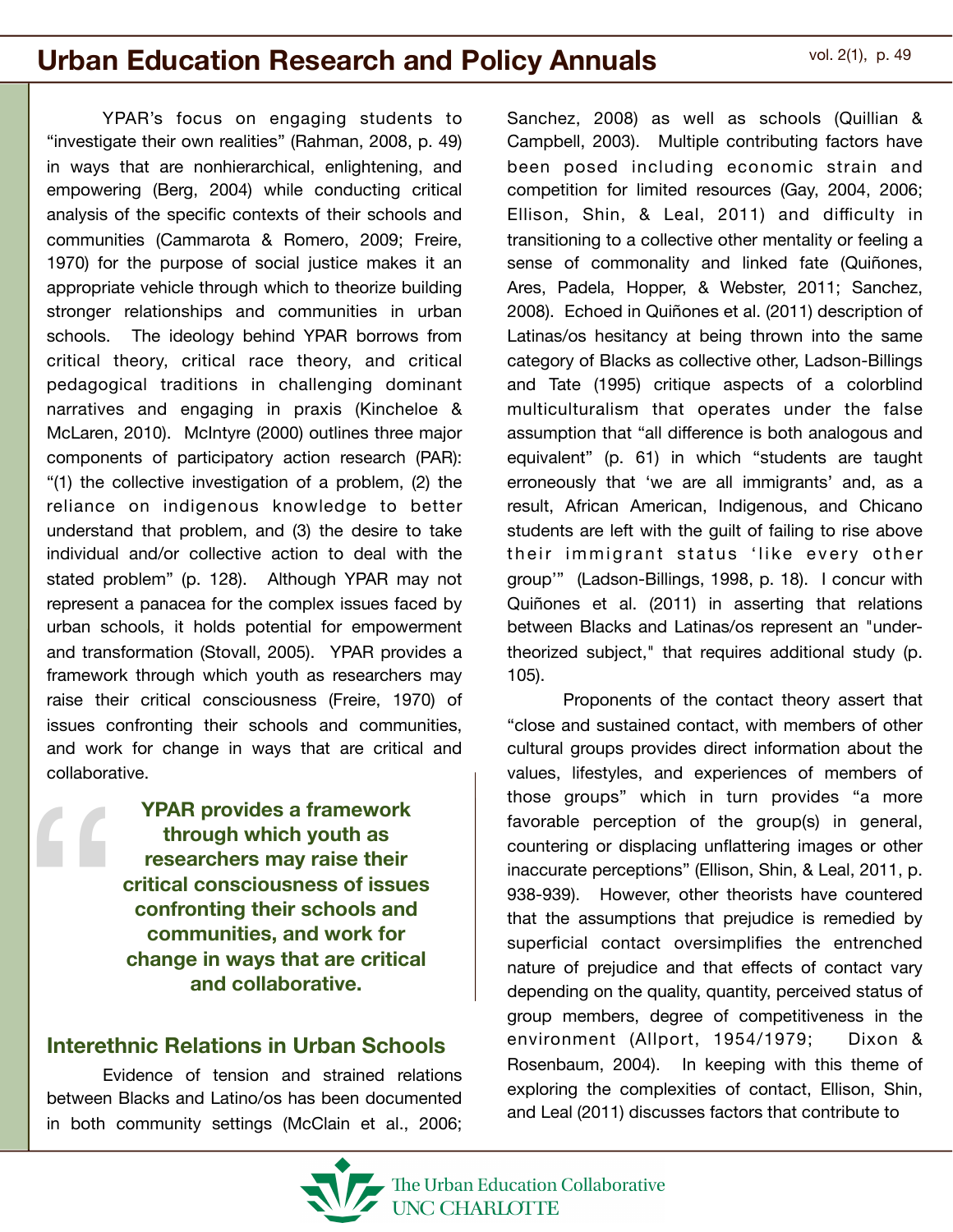friendships and contact by exploring attitudes towards Latina/os in the United States. Ellison, Shin, and Leal (2011) could only establish a firm, consistent link between, not simply contact, but close friendships with Latina/o(s) and "attitudinal outcomes, including stereotyping, respect for the contributions of Latina/ os, social and cultural distance, and views of immigration policy" (p. 951-952). Therefore, despite Blacks and Latina/o students' regular contact in neighborhoods and schools, research suggests that simply sharing the same spaces in schools and neighborhood does not constitute the type of contact that necessarily builds friendships, changes stereotypes and misperceptions, and promotes community building between the two groups. Additionally, viewing interaction between blacks and Latinas/os through the same lenses used to discuss Black/White relationships or as simply an issue of propinquity fails to consider the effects that language, immigration, and class/economic issues may have on people of color.

#### **METHOD**

#### **Research Questions**

The potential of YPAR to address youth empowerment, literacy, and advocacy has been well documented (Cammarota & Fine, 2008; Morrell, 2006; Stovall, 2005). However, in order to frame a discussion of the potential of YPAR to address interethnic relations amongst Blacks and Latino's in urban school, I began by selecting two research questions to guide the analysis. 1) Has YPAR been utilized to address interethnic relations between students in urban schools? 2) How has YPAR been used to raise students' critical consciousness about issues that may influence interethnic relations?

#### **Identification of YPAR studies**

In keeping with Jackson's (1980) description of appropriate procedures for conducting research reviews, I outline the rationale for the particular methods and analysis used in this review.

Researchers that assume more of a community engaged research approach to YPAR often view students as co-researchers in the investigative process in which, depending on the initial goal, may take the form of formal articles, interactive websites, policy documents, oral presentations, conference presentations, or formal reports to be presented to a particular audience. Therefore, in identifying YPAR studies that addressed student relationships, I attempted to make my initial search as broad as possible which included academic search databases (ERIC /EBSCO), a search of the campus library special collections which contains reports of research and reports conducted locally, book collection searches, the CES4Health database that provides abstracts of community and school-based research, and a general internet search. A variety of search terms were used including urban education, urban schools, action research, participatory research, youth (generated 212 results in EBSCO/ERIC) and the search was narrowed considerable (68) by adding the term relationships. The web search was conducted with the terms youth participatory action research, Black, Latino, and relationships. Then, articles/ websites were chosen for further analysis that specifically engaged in school or community YPAR with multiethnic groups of urban middle and high school students. Therefore, in keeping with the research goals of the review, articles were excluded when all participants were identified as being of the same race or ethnicity or when articles identified as simply action research without the youth as coresearch component that YPAR advocates.

research c<br>a<br>a<br>s **Research suggests that simply sharing the same spaces in schools and neighborhood does not constitute the type of contact that necessarily builds friendships, changes stereotypes and misperceptions, and promotes community building between the two groups.**

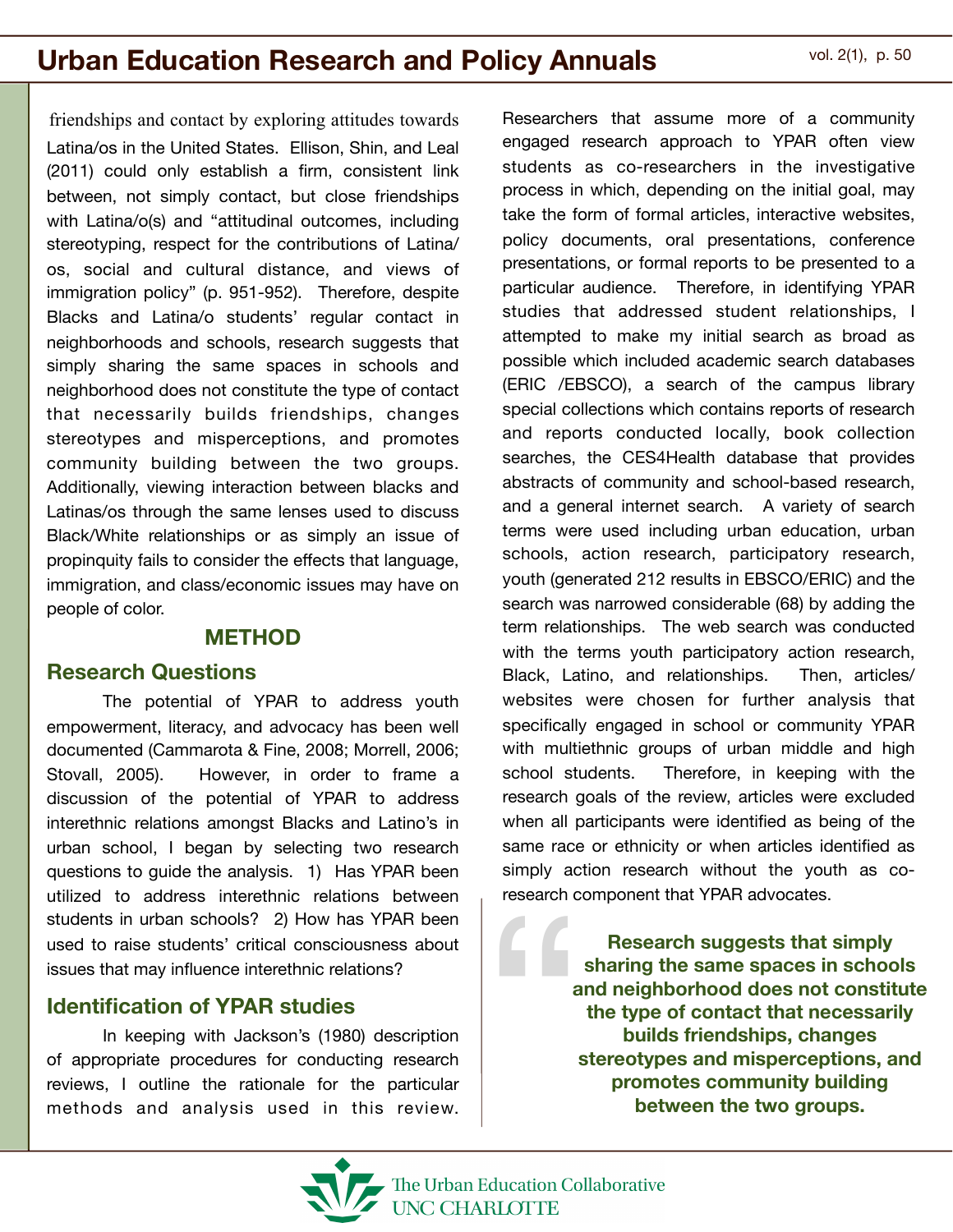#### **Analysis of Studies**

"

Articles, websites, and reports generated from the search were read and initial coding was conducted to identify ethnicity of participants, stated goals of the YPAR project, and stated outcomes of the YPAR process. Next, more detailed coding was conducted for YPAR projects that specifically engaged in research with urban Blacks and Latina/o students. Initially open coding was conducted to ascertain what categories and ideas emerged from the findings. Then, after preliminary categories, informed by initial codes as well as existing literature, were identified, initial findings were revisited for additional ideas and themes. Then, findings were grouped according to the following broad themes: interethnic relationships, confronting deficit ideology, and empowerment. In speaking to the data quality of YPAR findings, it was important to consider the diversity and wide variety of YPAR projects. While in

> **Through the process of engaging in critical investigations of their communities and schools, youth researchers simultaneously explored their own racial and cultural positionality within the research space.**

most findings, researchers described the product (report, website, etc) produced by students, data involving the level of consciousness raising and empowerment experienced by participants may have been relayed through rich, anecdotal and narrative formats that detailed how students engaged in the YPAR process. In the sections below, I highlight four YPAR research projects and describe their contribution to a discussion of improving interethnic relations in urban schools.

#### **FINDINGS AND DISCUSSION**

In determining the extent to which findings from YPAR studies addressed the research question, Has YPAR been utilized to address interethnic relations between students in urban schools, it is important to note that practically all studies analyzed were conducted with Black and Latina/o participants. Initial results indicated that none of the data identified improving interethnic relations as an explicit research goal; however, two projects highlighted interethnic relations as crucial components of the YPAR process: 1) Torre and Fine (2008)/Torre (2009) 2) Cahill, Rios-More, and Threatts (2008). In response to the second research question, How has YPAR been used to raise students' critical consciousness about issues that may influence interethnic relations, I highlight three studies that focused specifically on producing counternarratives to deficit impressions of urban students and emphasizing student empowerment: 1) Ozer & Wright (2012) 2) Tuck (2008)/Tuck et al. (2008b) 3) Goessling and Doyle (2009). Listed in the sections below is a more detailed discussion of how these components may inform a discussion of improving interethnic relations between students through the YPAR process.

#### **YPAR as a Tool to Promote Intercultural Relationships**

A common thread amongst the three studies that spoke directly about intercultural relations within the research team was the idea of promoting critical understandings of systems of power, oppression, and stereotype. Through the process of engaging in critical investigations of their communities and schools, youth researchers simultaneously explored their own racial and cultural positionality within the research space. In the YPAR project, Echoes of Brown (Torre & Fine, 2008; Torre, 2009), Torre and Fine intentionally create a contact zone (Pratt, 1991) of diverse youth to investigate the legacy of the historic Brown v Board of Education decision on contemporary urban schools. They define a contact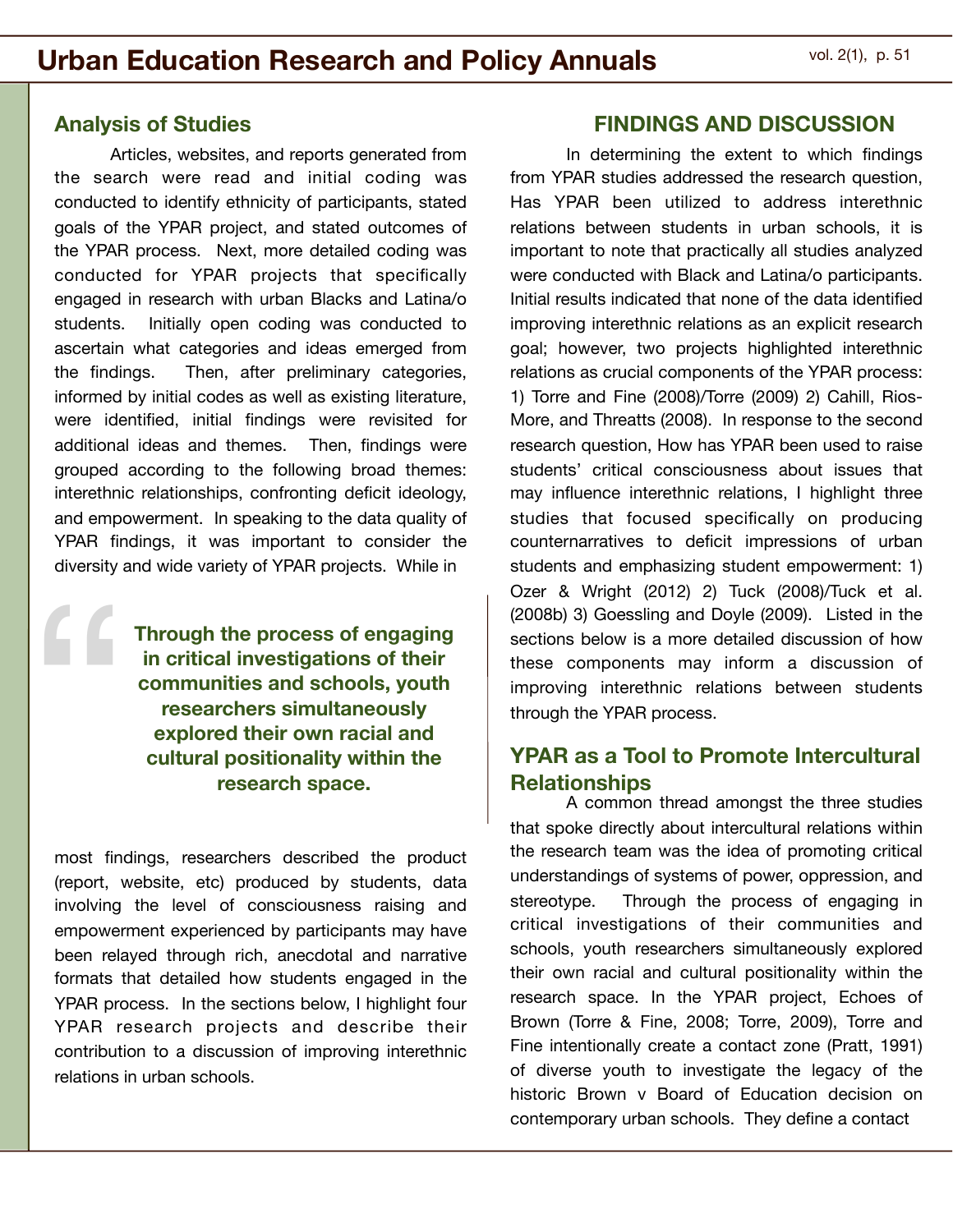zone as a "messy social space where differently situated people meet, clash, and grapple with each other across their varying relationships to power" (p. 25). Therefore, while creating a performance-based research project that explored social injustice, students crossed cultural boundaries and explored privilege and oppression in their personal lives. During the 3-year YPAR project, students studied segregation, desegregation, oral history, urban school tracking, and achievement scores, and presented findings in various formats to community members, school boards, educators, and policy makers across the nation. The authors conclude that, "PAR in the contact zone affects the consciousness and political work of very distinct kinds of youth by educating critically, writing personal troubles into political struggles, and performing for social justice" (p. 33).

Cahill, Rios-More, and Threatts (2008) describe a multiethnic (Puerto Rican, Dominican, African American, Chinese) YPAR group of women ages 16-22 who explore the workings of stereotypes, poor resources, and failing institutions on the identities of women of color in their neighborhood. Through an investigation of their own community, they engage one another in a process of consciousness raising (Freire & Macedo, 1987) as they come to perceive themselves and their communities in different ways. They describe the three major phases of their YPAR process as researching their community, personal transformation, and using their newfound knowledge as a catalyst for change. As a culminating project, researchers disseminate findings about confronting and resisting racial and cultural stereotypes in the form of youthfriendly reports and presentations in local schools. In describing the process by which they engaged in the YPAR project, they state,

> Whereas at the beginning of our research process what was most remarkable to all of us were our differences, through the process of doing the research project we identified a collective identification as "young urban women of color"—a shared standpoint based

on an identification of intersections of race, gender, and place. (Cahill, Rios-More, & Threatts, 2008, p. 112)

This represents a notable example of the power of critical community building in highlighting the interplay of power, structure, and agency (Bettez, 2011). YPAR studies like those conducted by Torre and Fine (2008) and Cahill, Rios-More, and Threatts (2008) suggest that in order to work towards the

**We must analyze and expose systems of oppression that operate powerfully and silently in the background of urban educational**  <u>"</u> **and community contexts.** 

ultimate goal of a pedagogy that speaks to issues of intercultural interaction between students, we must analyze and expose systems of oppression that operate powerfully and silently in the background of urban educational and community contexts. Through the YPAR process, researchers created critical communities of youth by linking a greater awareness of social issues to an empowering praxis

#### **YPAR as a Tool to Confront Deficit Ideology**

While many descriptions of YPAR findings focused on the development, processes, and outcome of the research project, some focused specifically on countering deficit perceptions of students. Deficit ideology glosses over a discussion of systemic inequalities and suggests that "intellectual, moral, and spiritual deficiencies in certain groups of people" (Gorski, 2008, p. 5) lead to lack of success in education. In response to the second research question, *How has YPAR been used*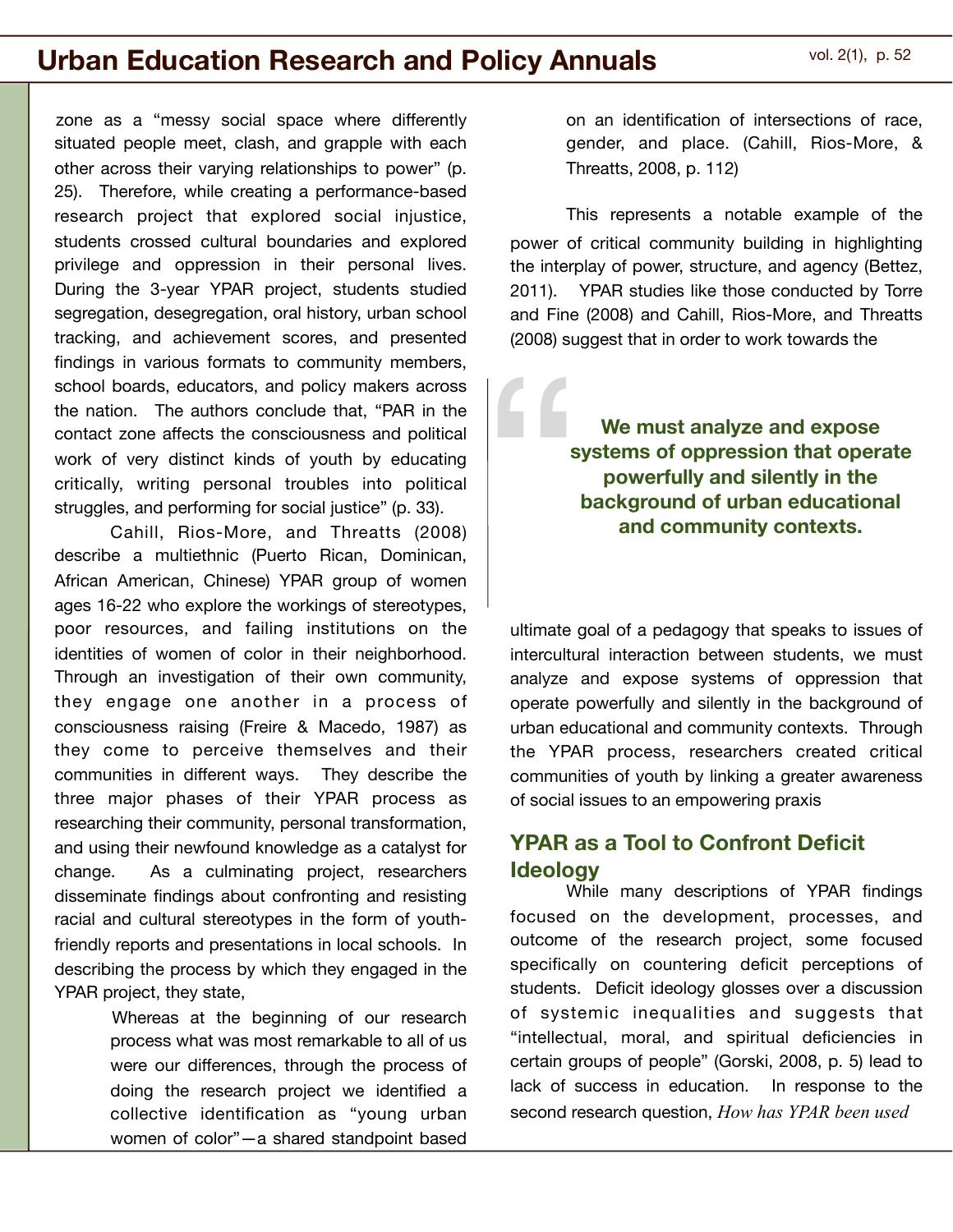*to raise students' critical consciousness about issues that may influence interethnic relations*, I highlight Ozer & Wright (2012) who describe the ways in which teachers' impressions of students changed as students engaged in school-wide YPAR projects. Ozer and Wright (2012) conduct a qualitative study of two urban high schools that implemented YPAR as an elective course to determine whether student-teacher relationships and student voice were enhanced as a result of YPAR. "Woodson," the smaller of the two high schools, struggled with test scores in the lowest quartile in the district and high percentages of students in poverty. As a YPAR project, students researched teaching best practices through trainings and interviews, conducted professional development for their school faculty to present their findings, and then collaborated with teachers and consultants to create a "Best Practices Club" in which students were trained to observe teachers and give positive feedback about effective teaching strategies. The authors conclude that the YPAR process influenced school climate by fostering "data driven dialogue" (p. 278), changing the ways in which teachers "perceived

> **Students who were previously marginalized in their school, began to view themselves as professionals and experts on certain topics they were researching.**

"

 student competencies and potential for contributing" (p. 277), and allowing students from marginalized communities to "be heard despite disadvantage and racism" (p. 278).The authors assert that the YPAR process changed the ways in which teachers "perceived student competencies and potential for contributing" (p. 277), and allowed students from marginalized communities to "be heard despite disadvantage and racism" (p. 278). While



#### **YPAR as a Tool for Empowerment**

I highlight two distinct studies that utilize YPAR as a tool for empowerment, the Youth Researchers for a New Education System (YRNES) school report and the Thru the Lenz project. The YRNES project (Tuck, 2008; Tuck et al., 2008b) is approached from a critical, activist-oriented lens in which a multiethnic group of former and current NYC student researchers utilize a mixed methods design for the purposes of hearing the perspectives of New York City youth and changing the current conditions of NYC schools. The YRNES project report represents a useful exemplar of YPAR research and reporting by utilizing easily accessible language; inserting colorful charts and figures; arranging blocks of information under subheadings; incorporating the actual words of participants; collecting both quantitative and qualitative data; and putting forth specific implications and recommendations for increasing student perspectives in school decision making. Identifying themselves as those who have been discounted and pushed aside by NYC schools, researchers view research and activism as a way to speak back to dominant misperceptions of NYC

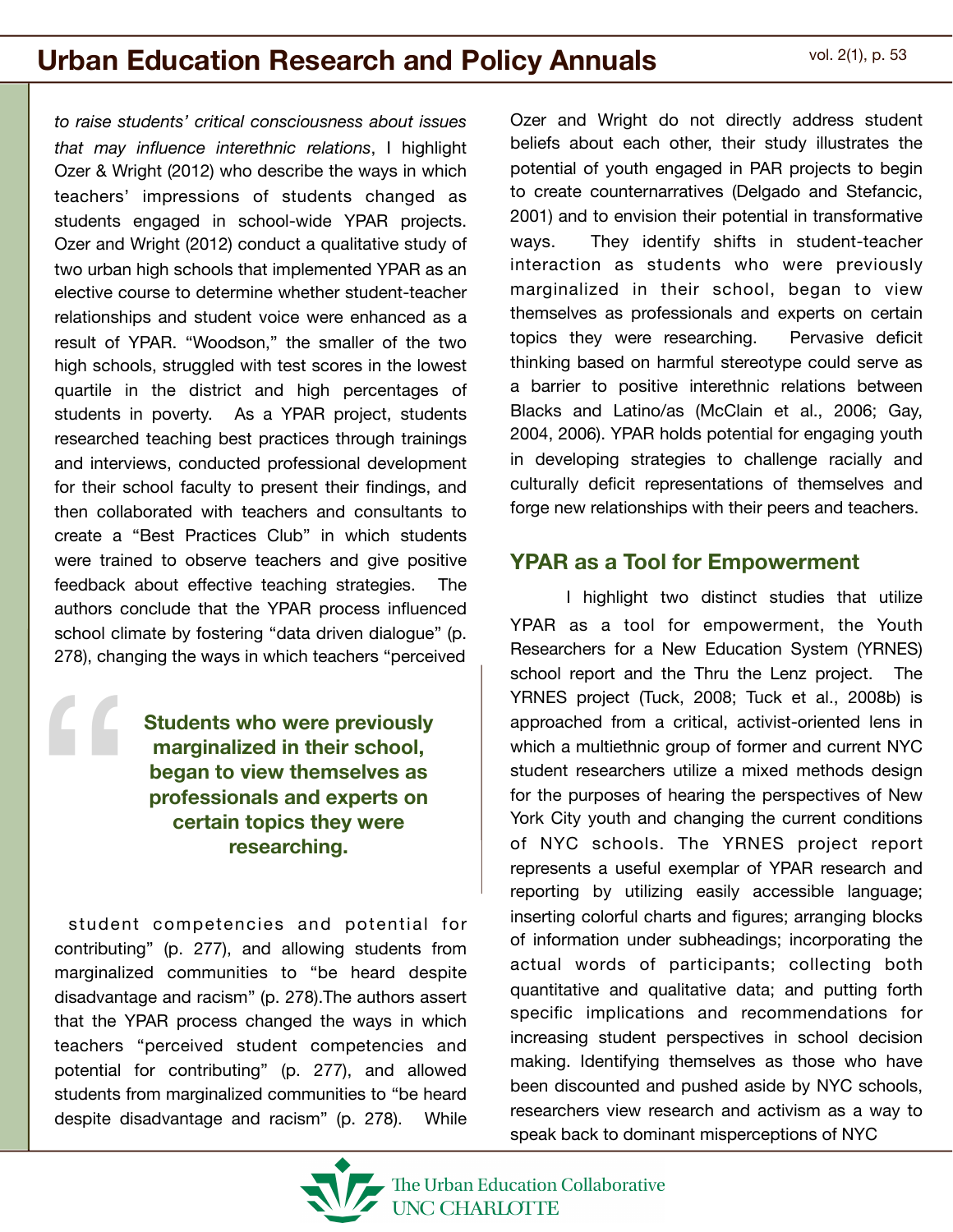student and commit to remain "conscious of how society's power structures play out in our interactions, so that we can challenge them and thus allow each other more room to grow" (Tuck et al., 2008b, p. 80-81). Although the actual YRNES report describes the results of their study, in a different publication (Tuck, 2008) researchers collectively articulate the process by which they formed a group devoted to YPAR. They discuss how they negotiate power differences within the group.

> We are not an academic or government space…We fill different roles based on our interests and talents, where in other research spaces, power is usually only held by those with the most research experience. Finally, we engage in our own process of decision making, whereas other participatory spaces may rely on a one-person, one-vote decision making model that will always muffle the voices of those in numeric minority. (Tuck, 2008, p. 50)

Youth researchers go on to describe the ways in which they navigate tension and conflict when it arose during the research process.

In the Thru the Lenz project (Goessling & Doyle, 2009) a diverse group of high school students utilize photography and creative arts to gain a deeper social awareness of their identities, schools, and communities. Through photovoice, or community photography methodology, participant journals, researcher reflections, and a post-project group interview, youth researchers create spaces for candid dialogue about their school and community. The authors emphasize that, "When PAR is conducted well, empowerment naturally follows" (p. 362). These YPAR projects illuminate the ways in which negative characterizations are preserved in historical memories; analyze pervasive media images that normalize whiteness and vilify people of color; and engage in critical dialogue about how their social context may influence the potential for positive

intercultural relationships. In describing the relationship between identity and agency, Murrell (2009) emphasizes that: "School success among African American students depends on this agency and the subsequent ability to maintain identity integrity despite a variety of racially and culturally disaffirming discursive practices they experience in school" (p. 97). I would assert that cultivating agency and empowerment is particularly critical for both Black and Latina/o students in urban settings that may experience a bombardment of disempowering and negative messages about themselves from both peers and adults.

#### **Limitations**

Despite the powerful potential of the YPAR data described, there are obvious limitations to this research review that should be noted. Although data analysis showed very few studies that specifically addressed interethnic relationships as a primary goal of YPAR projects, it would be uncritical to assume that researchers and students may not have both confronted and found ways to navigate, address, or improve student interethnic relations. Additionally, although tension between Blacks and Latina/os has been documented, the assumption cannot be made that this tendency occurs in all urban settings, nor that it occurred in the settings in which the highlighted YPAR studies were located. Finally, although I discussed the potential for empowerment and decreased deficit thinking in facilitating better interethnic relations, further study needs to be conducted to establish stronger, more definitive links between these concepts. Additionally, future research in the area of YPAR could more fully describe the process of navigating relationships between co-researchers, particularly in projects that specifically address issues of privilege and power (Torre & Fine, 2008). Also, in educational and community settings that have experienced documented interethnic tension, YPAR as an intervention with the specific purpose of raising

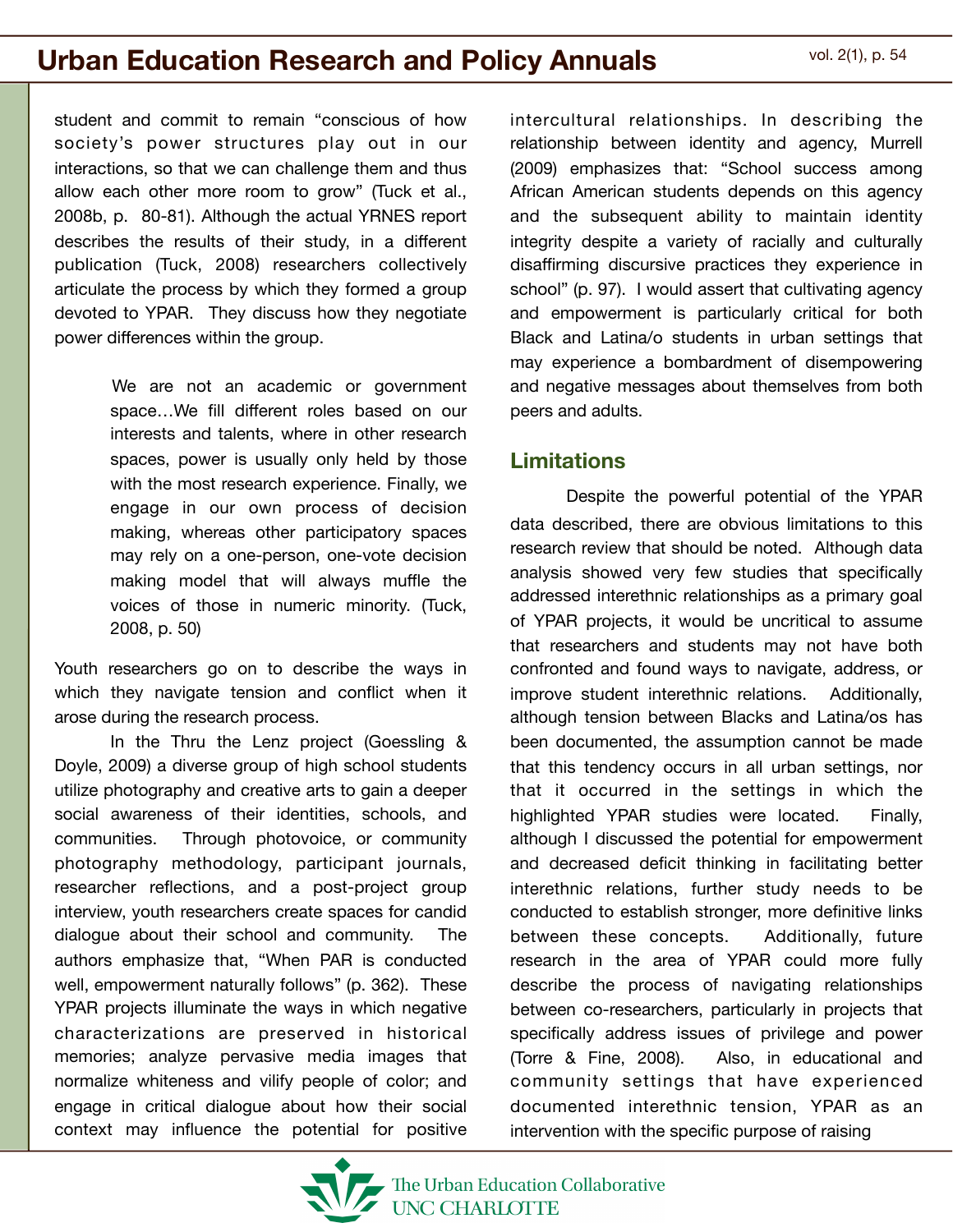consciousness for the purpose of improving student relationships, would yield interesting, thoughtprovoking findings.

#### **IMPLICATIONS FOR PRACTICE**

Building and sustaining positive relationships between teachers and students has been widely explored in educational research (Klem & Connell, 2004), however, less focus has been placed on links between students' cross-cultural community building and school success. Therefore, an in-depth look at students' perceptions of their other-race peers will be of interest to educators and administrators who have the capacity to make decisions that affect intercultural understanding and promote school climates that promote harmony among student groups. In addition, YPAR holds the potential to inform education programs that instruct educators in promoting cultural understanding in their classrooms, inform curriculum that addresses cultural literacy, contribute to the literature on intercultural understanding between youth of color, and explore the implications of race, relationships, and school culture on achievement. YPAR may provide a vehicle by which educators might explicitly engage students in conversations about the constructedness of their social worlds and reductionist thinking that attributes stereotypical labels to particular groups. Teaching youth to deconstruct racist narratives must involve the cultivation of a more critical literacy to give them tools to challenge representations of themselves and others and to see both the constructedness and commodification of youth identities.

#### **References**

- Allport, Gordon. (1954/1979). The Nature of Prejudice. Cambridge. MA: Addison-Wesley.
- Berg, B. L. (2004). Qualitative research methods for the social sciences. Boston: Allyn and Bacon.
- Bettez, S.C. (2011). Building critical communities amid the uncertainty of social justice pedagogy in the graduate classroom. Review of Education, Pedagogy, and Cultural Studies, 33(1), 76-106.
- Cahill, C., Rios-Moore, I., & Threatts, T. (2008). Different eyes/ open eyes: Community- based participatory action research. In J.
- Cammarota & M. Fine (Eds.), Revolutionizing education: Youth participatory action research in motion (pp. 89-124). Routledge.
- Cammarota, J., & Fine, M. (2008). Revolutionizing education: Youth participatory action research in motion. New York, NY: Routledge.
- Cammarota, J., & Romero, A. F. (2009). A social justice epistemology and pedagogy for Latina/o students: Transforming public education with participatory action research. New Directions for Youth Development, 123, 53-65.
- Delgado, R., & Stefancic, J. (2001). Critical race theory: An introduction. New York: New York University Press.
- Dixon, J. & Rosenbaum, M. (2004). Nice to know you? Testing contact, cultural, and group threat theories of anti-black and anti-hispanic stereotypes. Social Science Quarterly, 85(2), 257-280.
- Ellison, C., Shin, H. & Leal, D. (2011). The contact hypothesis and attitudes toward Latinos in the United States. Social Science Quarterly, 92(4), 938-958.
- Fine, M. (2008). An Epilogue, of Sorts. In J. Cammarota & M. Fine (Eds.), Revolutionizing education: Youth participatory action research in motion (pp. 213-234). New York, NY: Routledge.
- Freire, P. (1970). Pedagogy of the oppressed. New York, NY: Continuum.
- Freire, P. & Macedo, D. (1987). Literacy: Reading the word & the world. South Hadley, Mass: Bergin & Garvey Publishers.
- Gay, C. (2004). Putting race in context: Identifying the environmental detriments of Black racial attitudes. American Political Science Review, 98(4), 547-562.
- Gay, C. (2006). Seeing difference: The effect of economic disparity on Black attitudes toward Latinos. American Journal of Political Science, 50(4), 982-997.
- Goessling, K., & Doyle, C. (2009). Thru the lenz: Participatory action research, photography, and creative process in an urban high school. Journal of Creativity in Mental Health, 4(4), 343-365.
- Gorski, P. (2008). Good intentions are not enough. A decolonizing intercultural education. Intercultural Education, 19(6), 515-525.